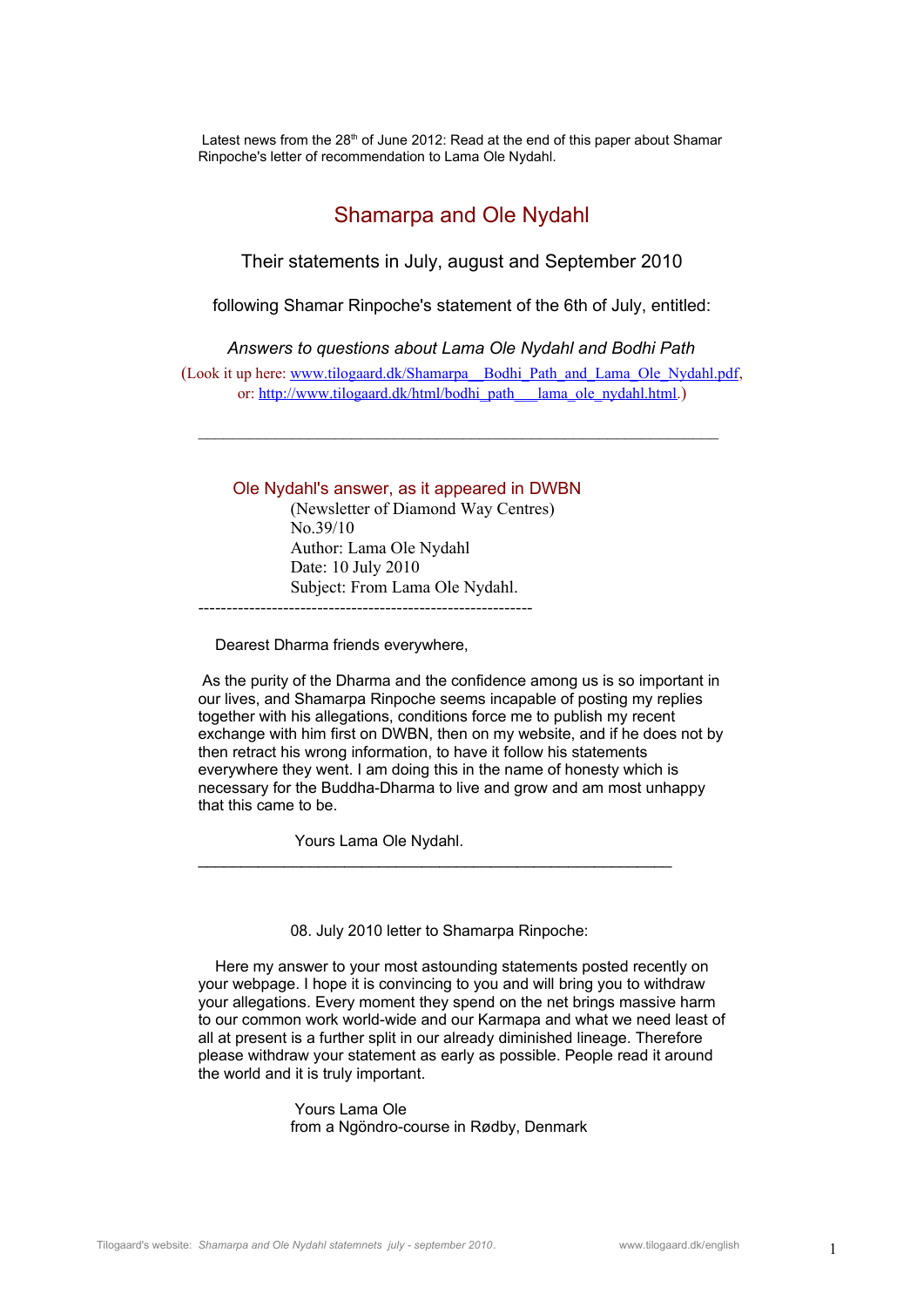Most esteemed Shamarpa Rinpoche,

 I thank you for your kind interest in my work posted on your webpage and am most relieved that you apparently think that outer political attacks on our lineage have finished and that we now have the pleasure to publicly clarify our inner approach to our noble teachings and transmissions. May you be right. Otherwise your words will harm decades of idealistic work done by countless good people.

 Here to your recent statements concerning our conversations during your youth. Due to your great kindness, you apparently listened to Hannah and me speaking of our happy marriage and blessed us by your presence even when you hardly understood the language we were speaking and – being a monk – also were in no position to evaluate the subject-matter. What pleased Hannah and me so much at that time, was that the teachings we received were truly great and useful to the many non-celibate and highly educated westerners who were at that time discovering a guilt-free spirituality fit for families and couples. Seeing the beautiful and attractive statues and thangkas of Buddhas in union we saw in Tibetan Buddhism a unique path to living together totally, bringing methods of wisdom, space and joy together in a liberating way, while avoiding the unhealthy suppression of the religions we knew. That was why we so joyfully spoke of our deep bonds from many lives, which always gladdened H.H. the 16th Karmapa who was like a father to us.

 Please don't underestimate the great teachers who taught us during these years. Their eminencies Kanjur Rinpoche, Dilgo Khyentse Rinpoche, Kalu Rinpoche, Tenga Rinpoche and others definitely had real life-experience and always blessed Hannah's and my relationship. Certainly they were above saying one thing to us and something different when pressed by others or when seeking a quick advantage from them. This is why they are useful today, have lasting friends and are truly respected. They were real men on all levels.

 What I here state – hopefully to your satisfaction – is that I never taught anything I was not asked to pass on by the great sixteenth Karmapa and that its basis was always the Guru Yogas of the Karmapas. Nothing else is practiced in our now 650 Diamond Way centers world-wide where my students meditate side by side and are fully dressed. They follow the classical texts read aloud in their own language and we actually informed you of this many times. It was to preserve the purity of our Kagyü practice that we stopped the Dharmadhatu in Europe and warned against it in America.

 I must therefore admit to asking myself from where you get those fantasies and such wrong information? After 30 years of our close cooperation you should really know better: Your – as my – western students have normal healthy relationships and though they show their affection more openly than Asians, it is their search for happiness and not extreme practices which bind them together. They make beautiful families and support our free societies. If in the future you ask me before making such sweeping statements, we can avoid giving those who dislike us such excellent ammunition for attacking our lineage, work and above all our Karmapa. If there is any spell against our work, we must not feed it such choicy bits. They have dramatic consequences worldwide and harm countless good Buddhists in their practice and social standing.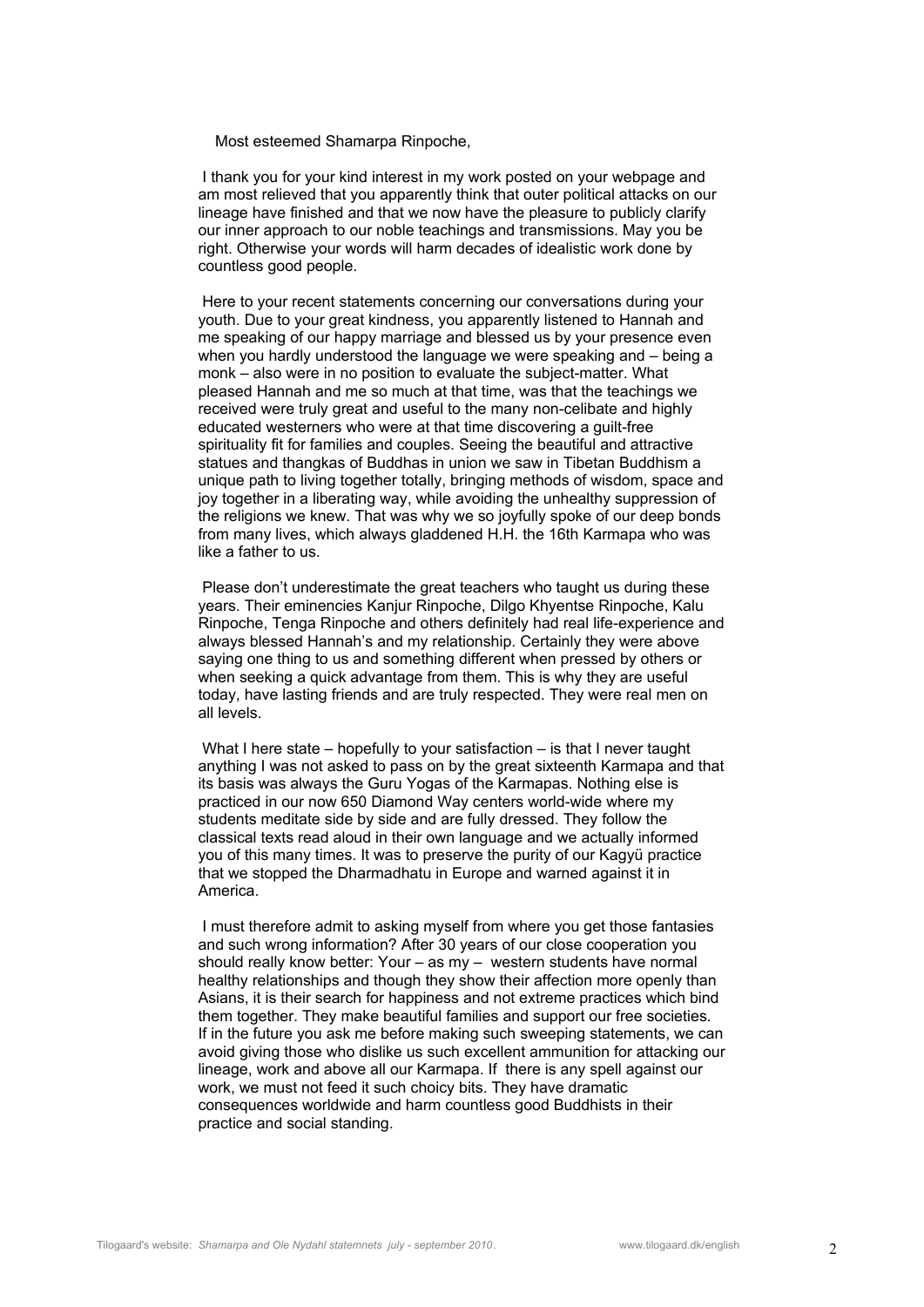Your advertisement for your Bodhipath centers I find logical, understandable and clear. It will surely activate those people you work with and you have my best wishes. May you benefit all who have a connection to you and thus fulfil your noble aspirations.

> 08/07/10 Rødby retreat center. Always exciting, this life. Yours Lama Ole Nydahl

 P.S. Any woman worldwide who has received sexual Tantra teachings from me will upon confirmation receive \$1000.

9. July 2010 email to Shamarpa Rinpoche:

Dear Shamar Rinpoche,

 Apparently I didn't make myself completely clear. Please add the following to your webpage. Otherwise I would have to publicly protect my name and work which probably neither of us wishes. Hopefully the last statement for your webpage:

 "I give no teachings on sex or sexuality. When requested by my students, I provide general private guidance about whichever part of their life they seek assistance for, but it is not and has never been Hannah's or my activity to teach sexual tantra. As my teachers have told me, it is not compatible with modern lifestyle without proper instructions and long and focused retreats, advice that I pass along when asked.

 As you know, we always have worked for and continue to work for H.H. Karmapa and the Kagyü transmission, teaching Buddhadharma."

 Please also remove your general allegations against Western students. They are baseless and not a useful way to present each other within our lineage.

With best wishes from a pleasant Ngöndro course in Denmark,

Yours, Lama Ole

## Shamarpa's reply to this letter:

 $\mathcal{L}_\text{max}$  and the contract of the contract of the contract of the contract of the contract of the contract of

 Thank you for your clarification regarding the reputation you have for teaching sex as a Vajrayana practice. I appreciate that you took the time to respond and I am happy to hear that it is not true, as you explained the particular details of the Diamond Way practice curriculum. My statement was really general, reflections on my own experience as I have watched the spread of Tibetan Buddhism in Europe and America over the past 30 years. I have observed that many teachers who promote a new religious tradition in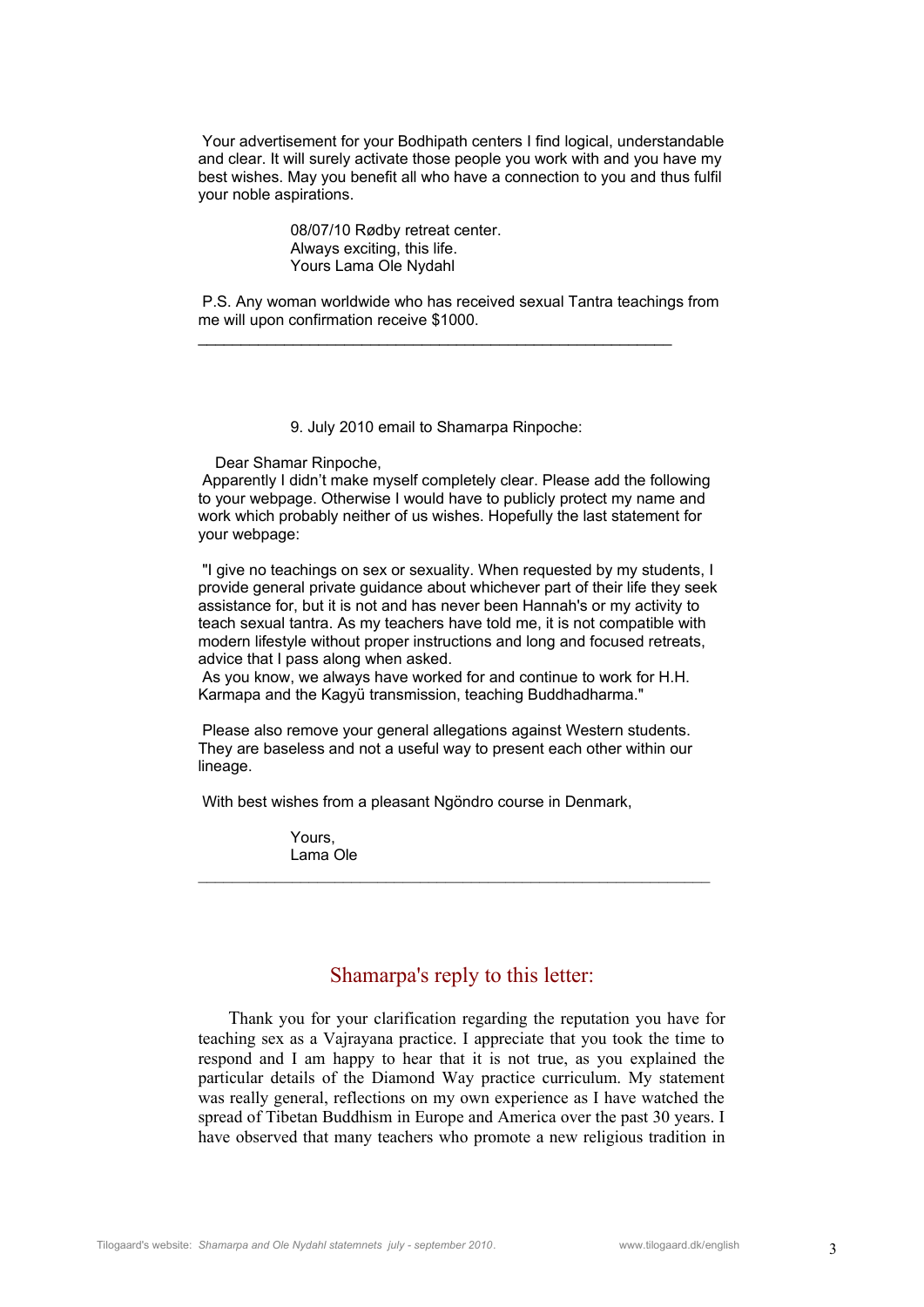their country, places where that tradition is not native, use that new religion to simply promote their own interests and views.

Regarding your own teachings about sexuality, you clarified that you are simply advising people to not feel guilty about sex. That is correct, but unless there is some sexual misconduct to correct - such as splitting couples, molestation, or rape - I feel that sex is not an appropriate issue to teach in a religious center. It is proper that couples enjoy their sexuality, but it is their own private business. It is not a subject that requires explanation, promotion or inquiry. It does not require analysis in religious or political contexts. Except for its important place in health education, it is not a subject that requires discussion. Rather it is an area where maintaining one's dignity is most important.

Thank you again for your response in which you clarify that you are not teaching sex as Dharma.

Shamarpa.

[Posted on www.shamarpa.org in first half of July, while Shamar Rinpoche's first statement was still to be found on his website. All information about Lama Ole Nydahl's above writings and Shamarpa's reaction was found on: http://forum.rickross.com/read.php?12,59830.page=46. This was verified and documented by an independent source within the Diamondway organisation, that has asked for anonymity, but who is known by the editor]

 $\mathcal{L}_\text{max}$  and the contract of the contract of the contract of the contract of the contract of the contract of

02.09.10

#### Clarification about Tantra and Lama Ole

 Recently, I had received a lot of information about Lama Ole claiming he has been teaching his students about sex as a Tantric practice. According to this information, I made an announcement on my website about this topic in general, explaining that many Westerners have a misunderstanding of Tantra and its relationship to sex.

This statement was made for Western audiences on the whole and not about Lama Ole in particular. However, as he is also a Western Tantric teacher, and I was informed that he also taught in this way, I included him in the statement.

In this announcement I mentioned that, as I remember, when Lama Ole was a young man in the days of hippies he had received teachings about the practice of male and female deities in union. I had made the supposition that, if Lama Ole is teaching sex as a Tantric practice, it most likely must be connected to this time when he was first getting exposed to Buddhist teachings from his teachers in those young and impressionable times of his youth.